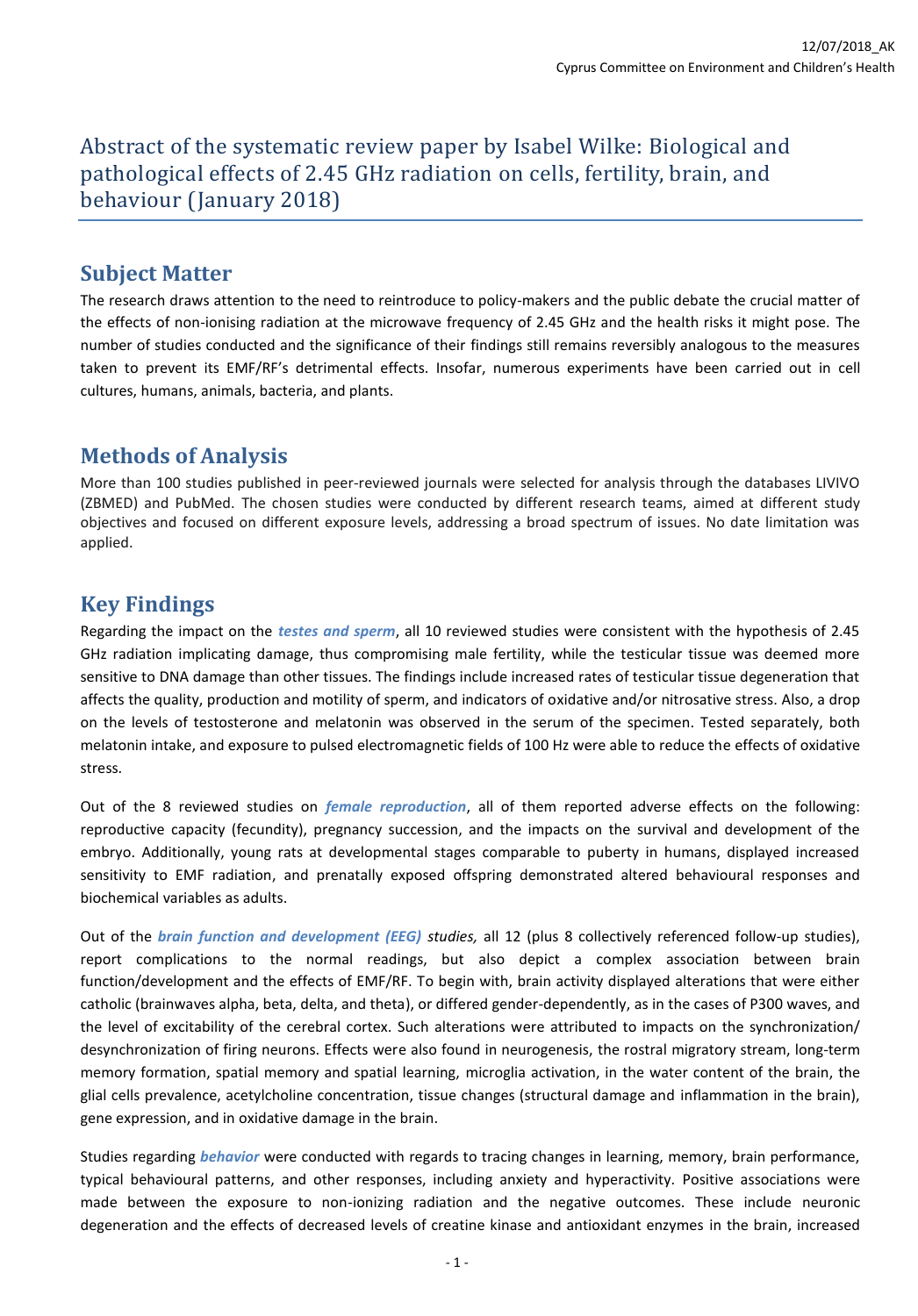levels of HSP70, apoptosis, ROS, RNS, lipid peroxidation, motor activity, protein damage, physiological changes in the hippocampus, changes involving neurotransmitter systems, decreased cholinergic activity in the frontal cortex, and DNA damage in brain cells.

*DNA damage,* mainly induced by oxidative stress was evident in 24 studies, in various cell samples (brain, blood, lymphocytes, testes, sperm), and less pronounced in others (skin, liver, kidneys). Such genotoxic and mutagenic effects, when frequently occurring may lead to neurodegenerative diseases, disorders, impairments of neurological functions, vascular damage in the brain tissue, neurasthenia, tumour promotion, mutations, apoptosis, and free radicals associated with various other diseases.

As regards to *carcinogenesis* promotion, the studies confirm the connection, identifying indirect pathways that involve oxidative processes, either through changes in enzyme activities, cell membrane properties (i.e. disturbance of the calcium homeostasis), or singe- and double-strand DNA breaks, that lead to metabolic changes. Melatonin holds an important prophylactic role against cancer, due to its antioxidative and calcium channel regulative properties, however, nocturnal exposure to EMF radiation suppresses its secretion, thus diminishing its protective activity. Distance wise, studies on breast cancer confirmed the decreased level of risk at 10 cm distance from the source.

All of the 5 reviewed studies on *cardiac activity*, microcirculation, and the cardiovascular system as a whole concluded that the impact is significant, as it was established through physiological indicators (heart rate and blood pressure), biochemical parameters, cellular morphological abnormalities, findings of increased apoptosis rates in cardiac cells, and indicators signifying oxidative damage. The 10 Hz pulse included in Wi-Fi radiation was flagged as an additional detrimental factor on heart rate variability.

Out of the two reviewed studies regarding the *cell cycle*, both had their methods adjusted to rule out any changes owing to thermal effects. The results showed changes during all the stages of the cell cycle, and reversible changes in the mitotic spindle apparatus during cell division, resulting in increased apoptosis, after short-term radiation exposure of 15 minutes.

In the *liver*, oxidative stress was reportedly triggered, causing cellular and structural and ultrastructural tissue damage, including inflammation and necrosis, thus compromising its optimal functionality.

In studies on the *thyroid*, significant changes were determined on the levels of HSPs and thyroid hormones, the morphology of the thymus, and the responses of the animals. Effects on the thyroid and the thyroid hormones pose a risk to overall health through a variety of bodily functions, and on behaviour.

*Gene expression* alterations, were evident in the studies, indicating acute escalation of the effects, even after brief exposure. As of Lee et al. (2005), 221 genes were affected after 2 hours, and 896 after 6 hours, involving a range of proteins associated with apoptosis, metabolism, polysaccharide biosynthesis, RNA functions, RNA translation, transport and cell cycle. According to Yang et al. (2010; 2012), TNF- $\alpha$ , iNOS genes were altered, in addition to 41 stress-related genes in samples from the hippocampus.

In *cell membranes*, exposure dysregulates calcium (Ca<sup>2+</sup>) ion channels (i.e. VGCC and TRPM2), through polarization, even in extremely low exposure levels, due to its independency to power density levels. Particularly, the dysregulation of calcium homeostasis causes oxidative damage and affects functions such as cell growth, signal transmission, and apoptosis. Through the same mechanism, the increased  $Ca<sup>2+</sup>$  influx into the cytoplasm was reported to cause increased cell growth in human leukemia cells.

The findings on the effects on *bacteria* raise concerns for possible health threat. Initially, exposure increases cell wall permeability, indirectly damaging bacterial cells. However, above a certain damage threshold, defense mechanisms become activated, granting them resistance to the effects of irradiation, and antibiotic resistance, even increasing their growth rates cell density in some species.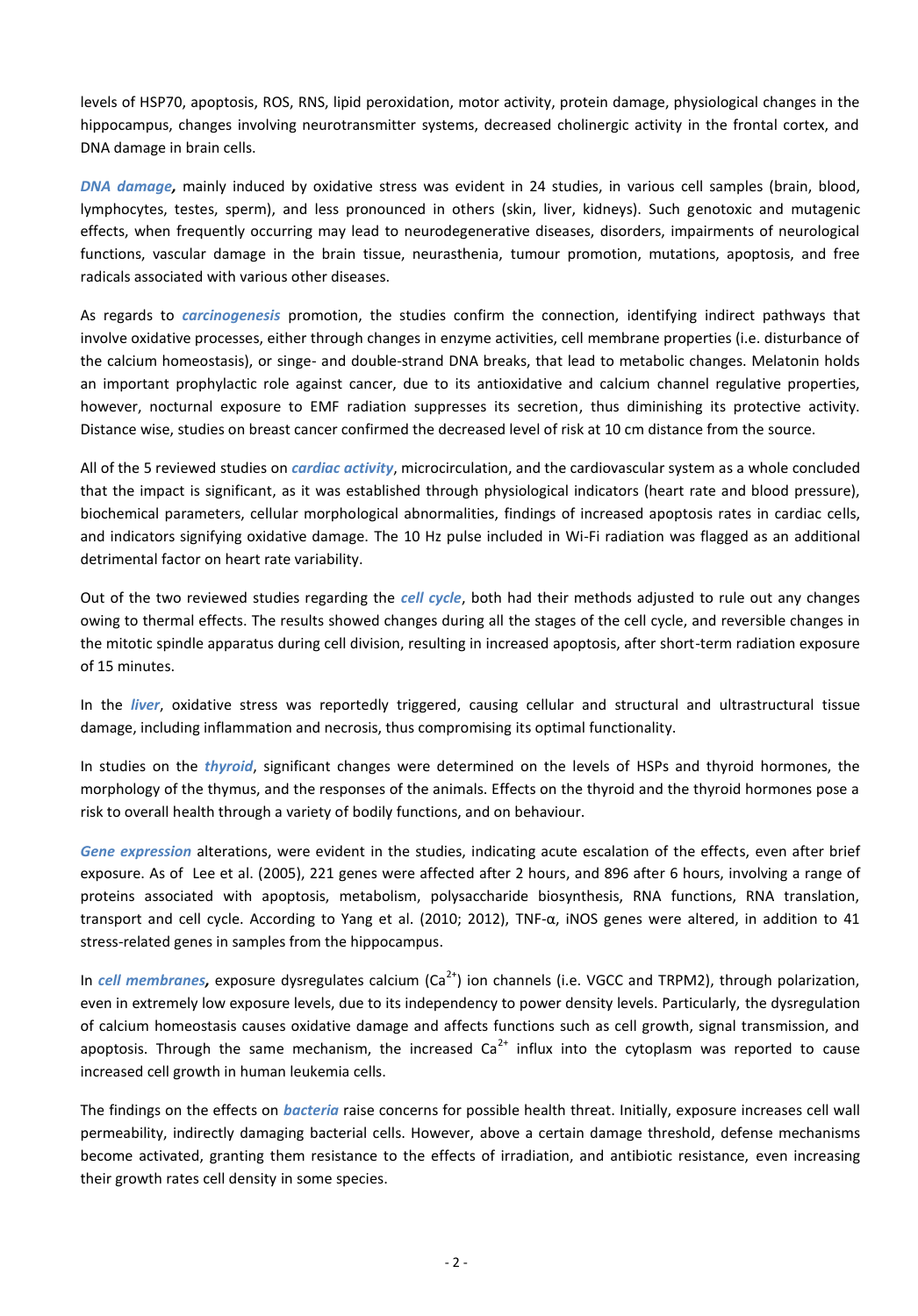In *plants*, the effects were consistent with stress responses that could prove beneficial in agriculture, as by stimulating their antioxidant defence system, and causing anatomical adjustments, plants were able to better withstand salt stress, and increase their essential oils secretion rates (exposure to 900 GHz). The essential oil secretion was reduced compared to controls at Wi-Fi radiation (2.45 GHz).

#### **Conclusions**

The report evaluates this range and concludes that based on the extensive body of research and the positive demonstration of adverse health and behavioral effects by the majority of the studies, it is recommended that ALARA measures are applied, especially for the protection of particularly vulnerable groups such as newborns, children and adolescents. Radiation of 2.45 GHz is a potent trigger of oxidative stress, that is the main source of implications, as was demonstrated, and can affect multiple organs and processes through large chemical chain reactions, either directly or indirectly. Various enforceable measures and compounds displayed protective efficacy against the effects of 2.45 MHz EMF/RF, yet the current official exposure limits do not correspond with research recommended limits.

#### **Limitations of the Review Study**

The author highlights that while the examined studies confirm potential health impacts, the very limited amount of long-term and epidemiological studies, as well as studies on human subjects currently available disallows the disclosure of reliable figures.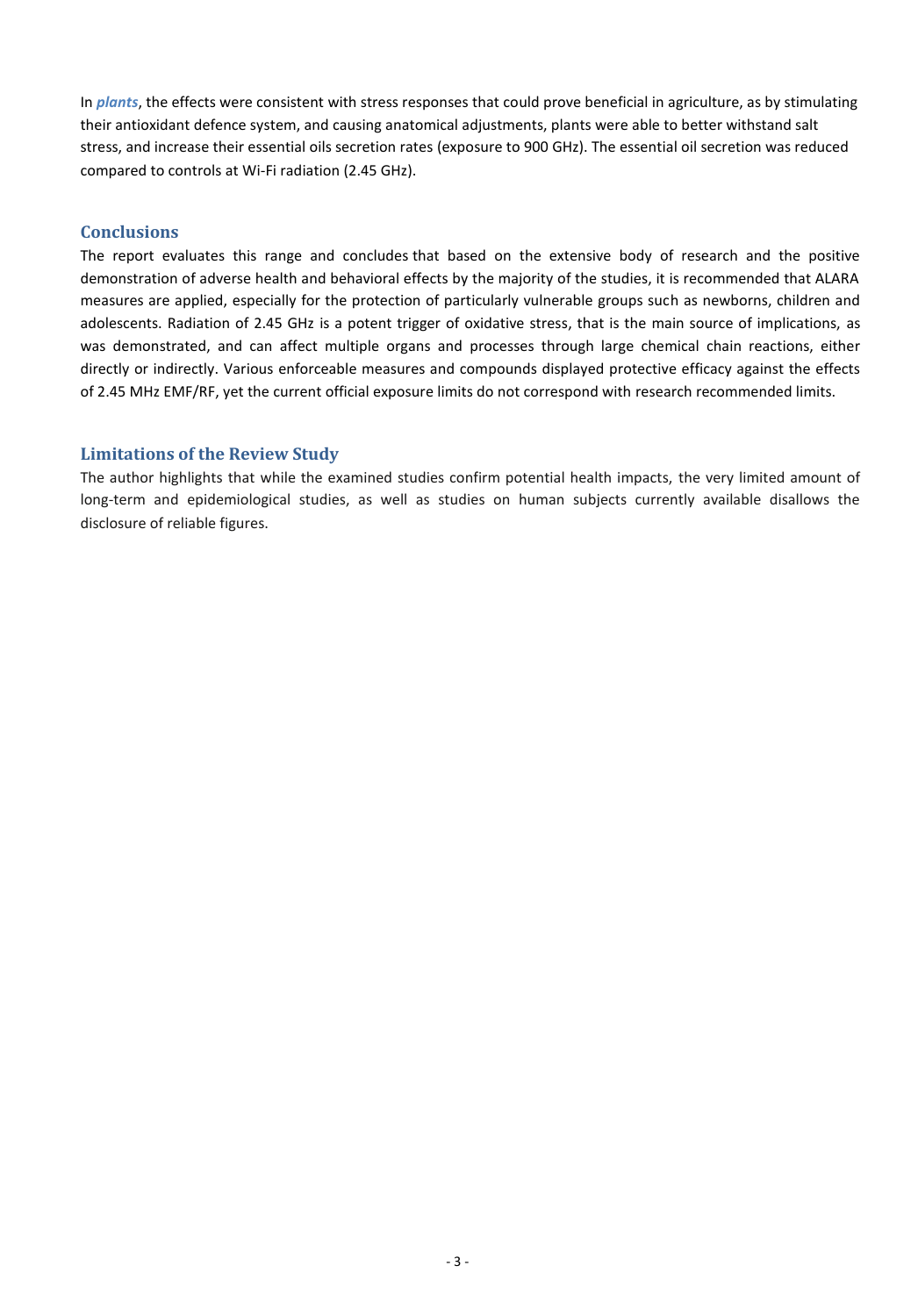### **References**

Adams JA, Galloway TS, Mondal D, Esteves SC, Mathews F (2014): Effect of mobile telephones on sperm quality: a systematic review and metaanalysis. Review. Environ Int 70, 106–112

Agarwal A, Singh A, Hamada A, Kesari K (2011): Cell phones and male infertility: a review of recent innovations in technology and consequences. Review. Int Braz J Urol 2011 37 (4), 432–454

Aggarwal Y, Singh SS, Sinha RK (2013): Chronic exposure of low power radio frequency changes the EEG signals of rats: low power radio frequency alters EEG. Advances in Biomedical Engineering Research (ABER) 1 (2); www.seipub.org/ABER/Download.aspx?ID=3562

Akdag MZ, Dasdag S, Canturk F, Karabulut D, Caner Y, Adalier N (2016): Does prolonged radiofrequency radiation emitted from Wi-Fi devices induce DNA damage in various tissues of rats? J Chem Neuroanat 75, 116–122

Atasoy HI, Gunal MY, Atasoy P, Serenay Elgun S, Bugdayci G (2013): Immunohistopathologic demonstration of deleterious effects on growing rat testes of radiofrequency waves emitted from conventional Wi-Fi devices. Journal of Pediatric Urology 9, 223–229

Avendaño C, Mata A, Sanchez Sarmiento CA, Doncel GF (2012): Use of laptop computers connected to internet through Wi-Fi decreases human sperm motility and increases sperm DNA fragmentation. Fertil Steril 97 (1), 39– 45.e2

Aweda MA, Gbenebitse S, Meidinyo RO (2003): Effects of 2.45 GHz microwave exposures on the peroxidation status in Wistar rats. Niger Postgrad Med J 10 (4), 243–246

Aynali G, Nazırogˇ lu M, Çelik Ö, Dogˇ an M, Yarıktas¸ M, Yasan H (2013): Modu-lation of wireless (2.45 GHz)-induced oxidative toxicity in laryngotracheal mucosa of rat by melatonin. Eur Arch Otorhinolaryngol 270 (5), 1695–1700

Ballardin M, Tusa I, Fontana N, Monorchio A, Pelletti C, Rogovich A, Barale R, Scarpato R (2011): Non-thermal effects of 2.45 GHz microwaves on spindle assembly, mitotic cells and viability of Chinese hamster V-79 cells. Mutat Res 716 (1-2), 1–9

Banaceur S, Banasr S, Sakly M, Abdelmelek H (2013): Whole body exposure to 2.4GHz WIFI signals: effects on cognitive impairment in adult triple transgenic mouse models of Alzheimer's disease (3xTg-AD). Behav Brain Res 240, 197–201

Becker K (2007): Molekulare Maschinen und Alterung – der humane Redoxstoffwechsel, in: Spiegel der Forschung, June 2007; geb.uni-giessen.de/geb/ volltexte/2007/4780/pdf/SdF-2007-1\_42-47.pdf

Behari J, Rajamani P (2012): Electromagnetic field exposure effects (ELF-EMF and RFR) on fertility and reproduction. BioInitiative Report Section 18

Bellieni CV, MD, Pinto I (2012): Fetal and neonatal effects of EMF. BioInitiative Report Section 19

Blank M (2014): OVERPOWERED. What science tells us about the dangers of cell phones and other WiFi-age devices, New York

British Columbia Centre for Disease Control (BCCDC), Environmental Health Services; Collaborating Centre for Environmental Health (NCCEH) (2013): Radiofrequency toolkit for environmental health practitioners, Vancouver, Canada

Cammaerts MC, Johansson O (2014): Ants can be used as bio-indicators to reveal biological effects of electromagnetic waves from some wireless apparatus. Electromagn Biol Med 33 (4), 282–288

Cassel JC, Cosquer B, Galani R, Kuster N (2004): Whole-body exposure to 2.45 GHz electromagnetic fields does not alter radial-maze performance in rats. Behav Brain Res 155, 37–43

Ceyhan AM, Akkaya VB, Gülecol SC, Ceyhan BM, Özgüner F, Chen WC (2012): Protective effects of β-glucan against oxidative injury induced by 2.45-GHz electromagnetic radiation in the skin tissue of rats. Arch Dermatol Res 304, 521–527

Chaturvedi CM, Singh VP, Singh P, Basu P, Singaravel M, Shukla RK, Dhawan A, Pati AK, Gangwar RK, Singh SP (2011): 2.45 GHz (CW) microwave irradiation alters circadian organization, spatial memory, DNA structure in the brain cells and blood cell counts of male mice, mus musculus. Progr Electromagn Res B 29, 23–42

Chauhan P, Verma HN, Sisodia R, Kesari KK (2017): Microwave radiation (2.45 GHz)-induced oxidative stress: Whole-body exposure effect on histopathology of Wistar rats. Electromagn Biol and Med 36 (1), 20–30

Chen YP, Jia JF, Wang YJ (2009): Weak microwave can enhance tolerance of wheat seedlings to salt stress. J Plant Growth Regul 28 (4), 381–385

Cig B, Nazıroğlu M (2015): Investigation of the effects of distance from sources on apoptosis, oxidative stress and cytosolic calcium accumulation via TRPV1 channels induced by mobile phones and Wi-Fi in breast cancer cells. Biochim Biophys Acta 1848, 2756–2765

Cleary SF, Cao G, Liu LM (1996): Effects of isothermal 2.45 GHz microwave radiation on the mammalian cell cycle: comparison with effects of isothermal 27 MHz radiofrequency radiation exposure. Bioelectrochem Bioenerg 39 (2), 167–173

Cobb BL, Jauchem JR, Adair ER (2004): Radial arm maze performance of rats following repeated low level microwave radiation exposure. Bioelectromagnetics 25, 49–57

Cosquer B, Galani R, Kuster N, Cassel JC (2005): Whole-body exposure to 2.45 GHz electromagnetic fields does not alter anxiety responses in rats: a plus-maze study including test validation. Behav Brain Res 156, 65–74

Czerska EM, Elson EC, Davis CC, Swicord ML, Czerski P (1992): Effects of continuous and pulsed 2450-MHz radiation on spontaneous lymphoblastoid transformation of human lymphocytes in vitro. Bioelectromagnetics 13 (4), 247–25

Dama MS, Bhat MN (2013): Mobile phones affect multiple sperm quality traits: a meta-analysis. Review. F1000Res 2, 40

Dasdag S, Tas M, Akdag MZ, Yegin K (2015): Effect of long-term exposure of 2.4 GHz radiofrequency radiation emitted from Wi-Fi equipment on testes functions. Electromagn Biol Med 34 (1), 37–42

Desai NR, Kavindra K Kesari KK, Agarwal A (2009): Pathophysiology of cell phone radiation: oxidative stress and carcinogenesis with focus on male reproductive system. Review. Reprod Biol and Endocrinol 7, 114

Deshmukh PS, Megha K, Banerjee BD, Ahmed RS, Chandna S, Abegaonkar MP, Tripathi AK (2013): Detection of low level microwave radiation induced deoxyribonucleic acid damage vis-à-vis genotoxicity in brain of Fischer rats. Toxicol Int 20, 19–24

Deshmukh PS, Nasare N, Megha K, Banerjee BD, Ahmed RS, Singh D, Abegaonkar MP, Tripathi AK, Mediratta PK (2015): Cognitive impairment and neurogenotoxic effects in rats exposed to low-intensity microwave radiation. Int J Toxicol 34 (3), 284–290

Deshmukh PS, Megha K, Nasare N, Banerjee BD, Ahmed RS, Abegaonkar MP, Tripathi AK, Mediratta PK (2016): Effect of low level subchronic microwave radiation on rat brain. Biomed Environ Sci 29 (12), 858–867

Eser O, Songur A, Aktas C, Karavelioglu E, Caglar V, Aylak F, Ozguner F, Kanter M (2013): The effect of electromagnetic radiation on the rat brain: an experimental study. Turk Neurosurg 23 (6), 707–715

Fortune JA, Wu BI, Klibanov AM (2010): Radio frequency radiation causes no nonthermal damage in enzymes and living cells. Biotechnol Prog 26 (6), 1772–1776

Foster KR, Moulder JE (2013): Wi-Fi and health: review of current status of research. Health Phys 105 (6), 561–575

Foster KR (2013): A world awash with wireless devices: radiofrequency exposure issues. IEEE Microwave Mag 14, 73–84

Foster KR, Moulder JE (2015): Can Wi-Fi affect brain function? Radiat Res. 184 (6), 565–7

Gürler HS, Bilgici B, Akar AK, Tomak L, Bedir A (2014): Increased DNA oxidation (8-OHdG) and protein oxidation (AOPP) by low level

electromagnetic field (2.45 GHz) in rat brain and protective effect of garlic. Int J Radiat Biol 90 (10), 892–896

Gümral N, Nazıroğlu M, Koyu A, Ongel K, Celik Ö, Saygin M, Kahriman M, Caliskan S, Kayan M, Gencel O, Flores-Arce MF (2009): Effects of selenium and L-carnitine on oxidative stress in blood of rat induced by 2.45-GHz radiation from wireless devices. Biol Trace Elem Res 132, 153– 163

Gye MC, Park CJ (2012): Effect of electromagnetic field exposure on the reproductive system. Review Clin Exp Reprod Med 39 (1), 1–9

Hassanshahi A, Shafeie SA, Fatemi I, Hassanshahi E, Allahtavakoli M, Shabani M, Roohbakhsh A, Shamsizadeh A (2017): The effect of Wi-Fi electromagnetic waves in unimodal and multimodal object recognition tasks in male rats. Neurol Sci 38 (6), 1069–1076

Hecht K (2015): Ist die Unterteilung in ionisierende und nichtionisierende Strahlung noch aktuell? Research Report of the Kompetenzinitiative e.V.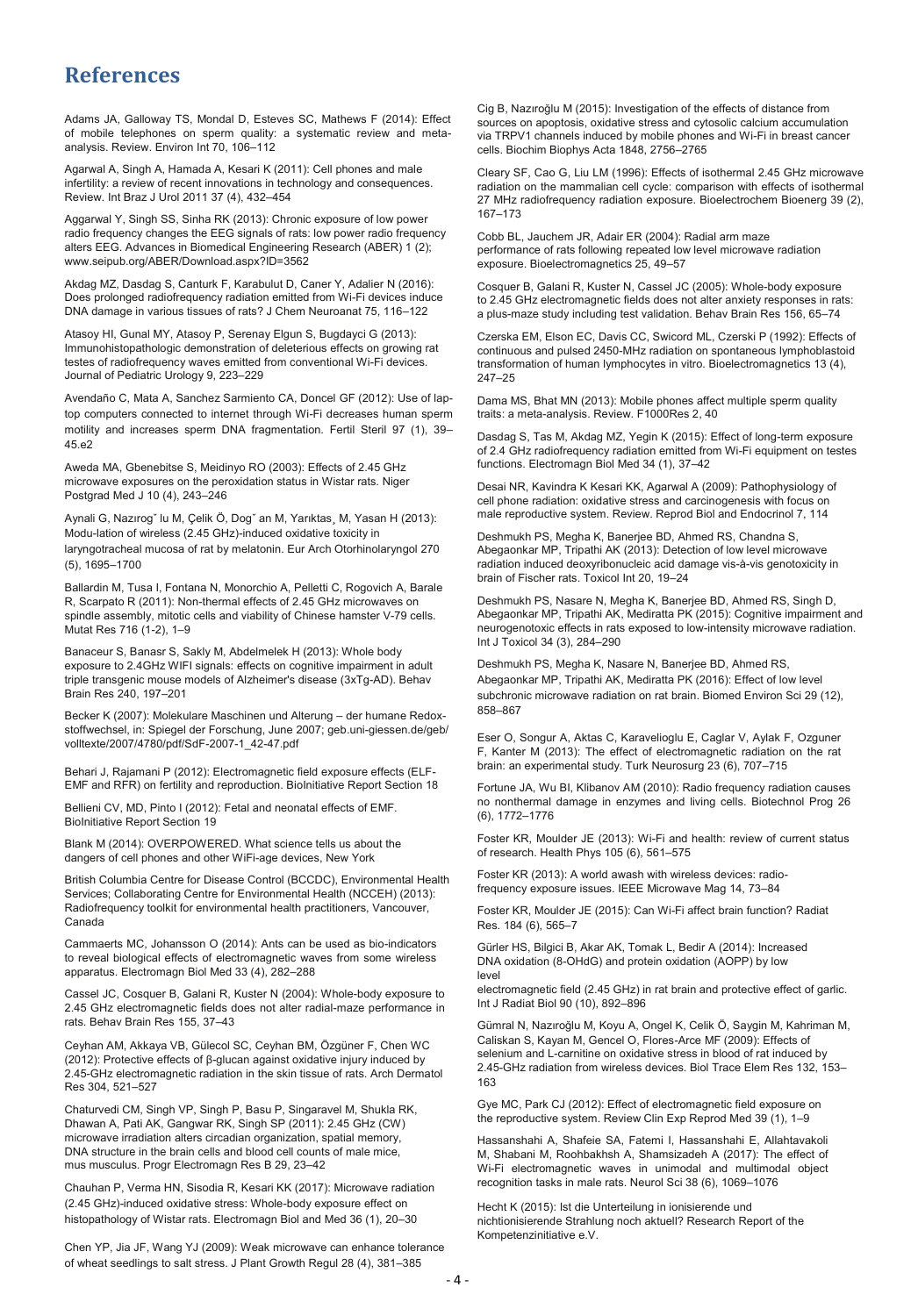Hecht K (2017): Der elektromagnetische Ozean-Lebenswichtiger Umweltfaktor in Gefahr. Naturheilkunde 1/2017

Hensinger P, Wilke I (2016): Mobilfunk: Neue Studienergebnisse bestätigen Risiken der nicht-ionisierenden Strahlung, umwelt · medizin · gesellschaft 29, 3/2016. English version: Wireless communication technologies: new study findings confirm risks of nonionizing radiation.

Holovska K, Almasiova V, Cigankova V, Benova K, Racekova E, Martoncikova M (2015): Structural and ultrastructural study of rat liver influenced by electromagnetic radiation. J Toxicol Environ Health Part A 78 (6), 353–356

Huss A, Egger M, Hug K, Huwiler-Müntener K, Röösli M (2007): Source of funding and results of studies of health effects of mobile phone use: systematic review of experimental studies. Environ Health Perspect 115 (1), 1–4

Kamali K, Atarod M, Sarhadi S, Nikbakht J, Emami M, Maghsoudi R, Salimi H, Fallahpour B, Kamali N, Momtazan A, Ameli M (2017): Effects of electromagnetic waves emitted from 3G+wi-fi modems on human semen analysis. Urologia 84 (4), 209–214

Kesari KK, Behari J, Kumar S (2010a): Mutagenic response of 2.45 GHz radiation exposure on rat brain. Int J Radiat Biol. 86 (4), 334–343

Kesari KK, Behari J (2010b). Effect of microwave at 2.45 GHz radiations on reproductive system of male rats. Toxicol Environ Chem 92 (6), 1135–1147

Kesari KK, Kumar S, Behari J (2012): Pathophysiology of microwave radiation: effect on rat brain. Appl Biochem Biotechnol 166, 379–388

Kim MJ, Rhee SJ (2004): Green tea catechins protect rats from microwaveinduced oxidative damage to heart tissue. J Med Food 2004 7 (3), 299–304

Komatsubara Y, Hirose H, Sakurai T, Koyama S, Suzuki Y, Taki M, Miyakoshi J (2005): Effect of high-frequency electromagnetic fields with a wide range of SARs on chromosomal aberrations in murine m5S cells. Mutat Res 587, 114– 119

Kumar S, Kesari KK, Behari J (2011): The therapeutic effect of a pulsed electromagnetic field on the reproductive patterns of male Wistar rats exposed to a 2.45-GHz microwave field. Clinics 66 (7), 1237–1245

Kumari K, Meena R, Kumar S, Rajamani P, Verma NH, Kesari KK (2012): Radiofrequency electromagnetic field exposure effects on antioxidant enzymes and liver function tests. Int J Life Sci 1 (3), 238–244

Lai H, Horita A, Chou CK, Guy AW (1983): Psychoactive-drug response is affected by acute low-level microwave irradiation. Bioelectromagnetics 4, 205–214

Lai H, Horita A, Chou CK, Guy AW (1986): Effect of low-level microwave irradiation on hippocampal and frontal cortical choline uptake are classically conditionable. Pharmac Biochem Behav 27 (4), 635–639

Lai H, Horita A, Chou CK, Guy AW (1987b): Low-level microwave irradiation affects central cholinergic activity in the rat. J Neurochem 48 (1), 40–45

Lai H, Horita A, Guy AW (1988): Acute low-level microwave exposure and central cholinergic activity: studies on irradiation parameters. Bioelectromagnetics 9 (4), 355–362

Lai H, Carino MA, Horita A, Guy, AW (1989a): Low-level microwave irradi ation and central cholinergic systems. Pharmac Biochem Behav 33, 131–138

Lai H, Carino MA, Horita A, Guy AW (1989b): Low-level microwave exposure and central cholinergic activity: a dose-response study. Bioelectromagnetics 10 (2), 203–208

Lai H, Carino MA, Wen YF, Horita A, Guy AW (1991): Naltrexone pretreatment blocks microwave-induced changes in central cholinergic receptors. Bioelectromagnetics 12 (1), 27–33

Lai H, Horita A, Guy AW (1994): Microwave irradiation affects radial-arm maze performance in the rat. Bioelectromagnetics 15 (2), 95–104

Lai H, Singh NP (1995): Acute low-intensity microwave exposure increases DNA single-strand breaks in rat brain cells. Bioelectromagnetics 16 (3), 207– 210

Lai H, Singh NP (1996a): Single- and double-strand DNA breaks in rat brain cells after acute exposure to radiofrequency electromagnetic radiation. Int J Radiat Biol. 69 (4), 513–521

Lai H, Carino MA, Horita A, Guy AW (1996b): Intraseptal microinjection of β-funaltrexamine blocked a microwave-induced decrease of hippocampal cholinergic activity in the rat. Pharmac Biochem Behav 53 (3), 613–616

Lai H, Singh NP (1997): Melatonin and a spin-trap compound block radiofrequency electromagnetic radiation-induced DNA strand breaks in rat brain cells. Bioelectromagnetics 18 (6), 446–454

Lai H (2004): Interaction of microwaves and a temporally incoherent magnetic field on spatial learning in the rat. Physiol & Behav 82 (5), 785–789

Lai H, Singh NP (2005): Interaction of microwaves and a temporally incoherent magnetic field on single and double DNA strand breaks in rat brain cells. Electromagn Biol Med 24 (1), 23–29

La Vignera S, Condorelli RA, Vicari E, D'Agata R, Calogero AE (2012): Effects of the exposure to mobile phones on male reproduction: a review of the literature, J Androl 33 (3), May/June 2012

Lee S, Johnson D Dunbar K, Dong H, Ge X, Kim YC, Wing C, Jayathilaka N, Emmanuel N, Zhou CQ, Gerber HL, Tseng CC, Wang SM (2005): 2.45 GHz radiofrequency fields alter gene expression in cultured human cells. FEBS Lett 579 (21), 4829–4836

Li M, Wang Y, Zhang Y, Zhou Z, Yu Z (2008): Elevation of plasma corticosterone levels and hippocampal glucocorticoid receptor translocation in rats: a potential mechanism for cognition impairment following chronic lowpower-density microwave exposure. J Radiat Res 49 (2), 163–70

Litovitz TA, Penafiel LM, Farrel JM, Krause D, Meister R, Mullins JM (1997): Bioeffects induced by exposure to microwaves are mitigated by superposition of ELF noise. Bioelectromagnetics 18, 422–30

Maes A, Verschaeve L, Arroyo A, De Wagter C, Vercruyssen L (1993): In vitro cytogenetic effects of 2450 MHz waves on human peripheral blood lymphocytes. Bioelectromagnetics 14, 495–501

Maganioti AE, Papageorgiou CC, Hountala C, Kyprianou MA, Rabavilas AD, Papadimitriou GN, Capsalis CN (2010): Wi-Fi electromagnetic fields exert gender related alterations on EEG. 6th International Workshop on Biological Effects of Electromagnetic Fields. www.researchgate.net/ publication/267816859

Margaritis LH, Manta AK, Kokkaliaris KD, Schiza D, Alimisis K, Barkas G, Georgiou E, Giannakopoulou O, Kollia I, Kontogianni G, Kourouzidou A, Myari A, Roumelioti F, Skouroliakou A, Sykioti V, Varda G, Xenos K, Ziomas K (2014): Drosophila oogenesis as a bio-marker responding to EMF sources. Electromagn Biol Med 33 (3), 165–189

Marquardt H, Schäfer SG (1994): Lehrbuch der Toxikologie, 94

Meena R, Kumari K, Kumar J, Rajamani P, Verma HN, Kesari KK (2014): Therapeutic approaches of melatonin in microwave radiationsinduced oxidative stress mediated toxicity on male fertility pattern of Wistar rats. Electromagn Biol Med 33 (2), 81–91

Megha K, Deshmukh PS, Banerjee BD, Tripathi AK, Ahmed R, Abegaonkar MP (2015): Low intensity microwave radiation induced oxidative stress, inflammatory response and DNA damage in rat brain. Neurotoxicology 51, 158–165

Misa-Agustiño MJ, Leiro JM, Jorge-Mora MT, Rodríguez-González JA, Jorge-Barreiro FJ, Ares-Pena FJ, López-Martín E (2012): Electromagnetic fields at 2.45 GHz trigger changes in heat shock proteins 90 and 70 without altering apoptotic activity in rat thyroid gland. Biol Open 1, 831–838

Misa-Agustiño MJ, Leiro-Vidal JM, Gomez-Amoza JL, Jorge-Mora MT, Jorge-Barreiro FJ, Salas-Sánchez AA, Ares-Pena FJ, López-Martín E (2015): MF radiation at 2450 MHz triggers changes in the morphology and expression of heat shock proteins and glucocorticoid receptors in rat thymus. Life Sci 127, 1–11

Nakamura H, Nagase H, Keiki Ogino K, Hatta K, Matsuzaki I (2000): Uteroplacental circulatory disturbance mediated by prostaglandin F2a in rats exposed to microwaves. Reprod Toxicol 14, 235–240

Nazıroğlu M, Gümral N (2009): Modulator effects of L-carnitine and selenium on wireless devices (2.45 GHz)-induced oxidative stress and electroence phalography records in brain of rat. Int J Radiat Biol 85 (8), 680–689

Nazıroğlu M, Celik Ö, Özgül C, Cig B, Dogan S, Bal R, Gümral N, Rodriguez AB, Pariente JA (2012a): Melatonin modulates wireless (2.45 GHz)-induced<br>oxidative injury through TRPM2 and voltage gated Ca<sup>(2+)</sup> channels in brain and dorsal root ganglion in rat. Physiol Behav 105 (3), 683–692

Nazıroğlu M, Cig B, Dogan S, Uguz AC, Dilek S, Faouzi D (2012b): 2.45-Gz wireless devices induce oxidative stress and proliferation through cytosolic  $Ca^{(2+)}$  influx in human leukemia cancer cells. Int J Radiat Biol 88 (6), 449– 456

Nazıroğlu M Tokat S, Demirci S (2012c): Role of melatonin on electromag-netic radiation-induced oxidative stress and  $Ca<sup>2+</sup>$  signaling molecular path-ways in breast cancer. J Recept Signal Transduct Res 32 (6), 290–297

Nazıroğlu M, Akman H (2014): Effects of cellular phone- and Wi-Fi-induced electromagnetic radiation on oxidative stress and molecular pathways in brain, in: I. Laher I (ed): Systems biology of free radicals and antioxidants, Springer Berlin Heidelberg, 106, 2431–2449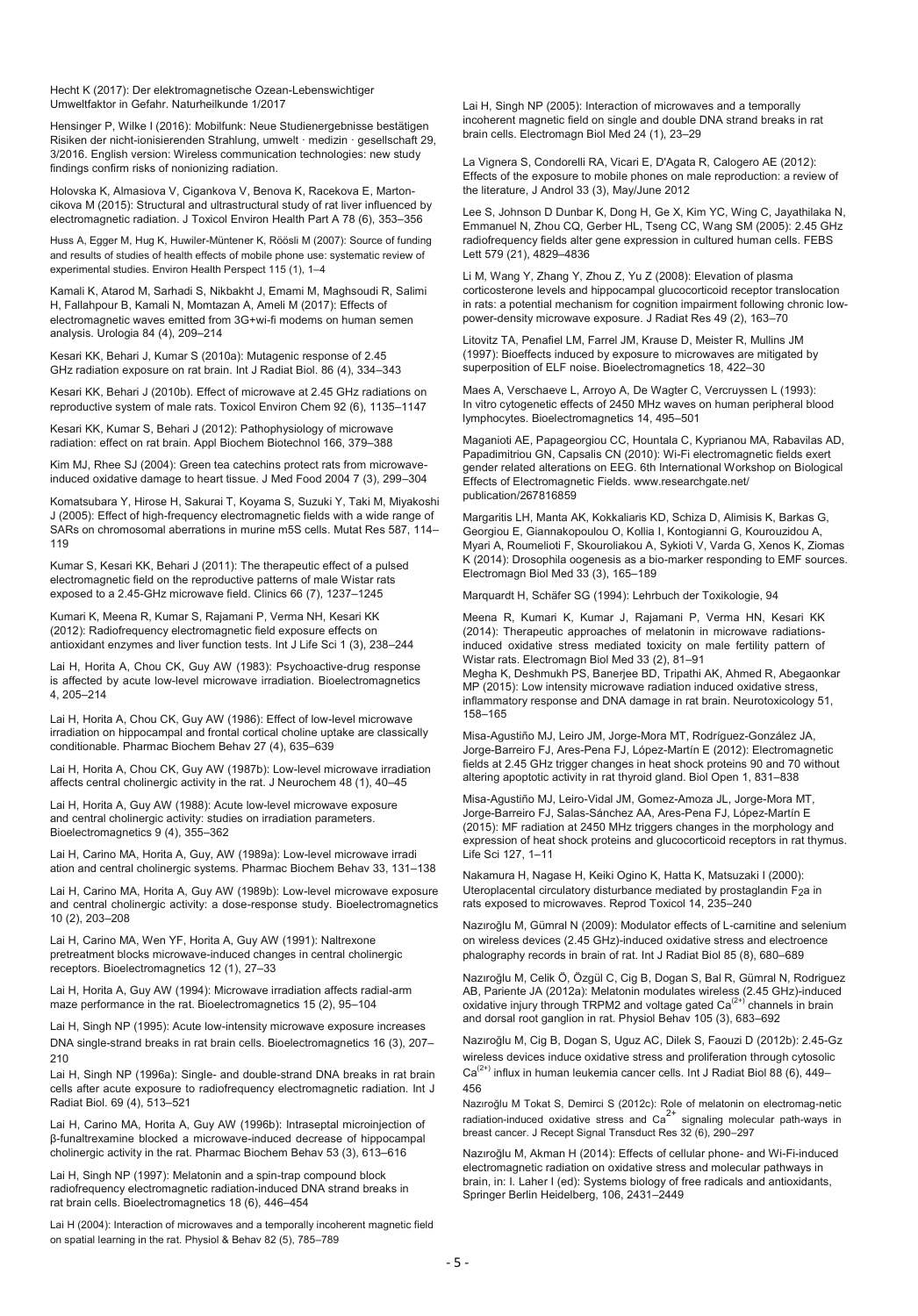Özorak A, Nazıroğlu M, Celik O, Yüksel M, Ozcelik D, Ozkaya MO, Cetin H, Kahya MC, Kose SA (2013): Wi-Fi (2.45 GHz)- and mobile phone (900 and 1800 MHz)-induced risks on oxidative stress and elements in kidney and testis of rats during pregnancy and the development of offspring. Biol Trace Elem Res 156 (1–3), 221–229

Oksay T, Nazıroğlu M, Doğan S, Güzel A, Gümral N, Kos¸ar PA (2014): Protective effects of melatonin against oxidative injury in rat testis induced by wireless (2.45 GHz) devices. Andrologia 46 (1), 65–72

Orendáčová J, Raceková E, Orendác M, Martoncíková M, Saganová K, Lievajová K, Abdiová H, Labun J, Gálik J (2009): Immunohistochemical study of postnatal neurogenesis after whole-body exposure to electromagnetic fields: evaluation of age- and dose-related changes in rats. Cell Mol Neurobiol 29 (6- 7), 981–990

Orendácˇová J, Orendáč M, Mojžiš M, Labun J, Martončíková M, Saganová K, Lievajová K, Blaško J, Abdiová H, Gálik J, Račeková E (2011): Effects of short-duration electromagnetic radiation on early postnatal neurogenesis in rats: Fos and NADPH-d histochemical studies. Acta Histochem 113 (7), 723– 728

Othman H, Ammari M, Rtibi K, Bensaid N, Sakly M, Abdelmelek H (2017): Postnatal development and behavior effects of in-utero exposure of rats to radiofrequency waves emitted from conventional WiFi devices. Environ Toxicol Pharmacol 52, 239–247

Paknahad M, Mortazavi SMJ, Shahidi S, Mortazavi G, Haghani M (2016): Effect of radio frequency radiation from Wi-Fi devices on mercury release from amalgam restorations. J Environ Health Sci and Eng 14, Article 12

Panagopoulos DJ et al. (2015): Polarization: a key difference between manmade and natural electromagnetic fields, in regard to biological activity. Sci Rep 5, 14914

Papageorgiou CC, Hountala CD, Maganioti AE, Kyprianou MA, Rabavilas AD, Papadimitriou GN, Capsalis CN (2011): Effects of Wi-Fi signals on the p300 component of event-related potentials during an auditory hayling task. J Integr Neurosci 10 (2), 189–202

Paulraj R, Behari J (2006a): Protein kinase C activity in developing rat brain cells exposed to 2.45 GHz radiation. Electromagn Biol Med 25 (1), 61–70

Paulraj R, Behari J (2006b): Single strand DNA breaks in rat brain cells exposed to microwave radiation. Mutat Res 596 (1–2), 76–80

Prasad M et al. (2017): Mobile phone use and risk of brain tumours: a systematic review of association between study quality, source of funding, and research outcomes. Neurol Sci 38 (5), 797–810

Saili L, Hanini A, Smirani C, Azzouz I, Azzouz A, Sakly M, Abdelmelek H, Bouslam Z (2015): Effects of acute exposure to WIFI signals (2.45 GHz) on heart variability and blood pressure in Albinos rabbit. Environ Toxicol Pharmacol 40 (2), 600–605

Salah MB, Abdelmelek H, Abderraba M (2013): Effects of olive leave extract on metabolic disorders and oxidative stress induced by 2.45 GHz WIFI signals. Environ Toxicol Pharmacol 36 (3), 826–834

Sangün O, Dundar B, Darici H, Comlekci S, Doguc DK, Celik S (2015): The effects of long-term exposure to a 2450 MHz electromagnetic field on growth and pubertal development in female Wistar rats. Electromagn Biol Med 34 (1), 63–71

Sarkar S, Ali S, Behari J (1994): Effect of low power microwave on the mouse genome: a direct DNA analysis. Mutat Res 320, 141–147

Scheler K (2016): Polarisation: Ein wesentlicher Faktor für das Verständnis biologischer Effekte von gepulsten elektromagnetischen Wellen niedriger Intensität, 12-page supplement in umwelt · medizin · gesellschaft, 3/2016

Schweizer Bundesrat (2015): Zukunftstaugliche Mobilfunknetze, Bericht des Schweizer Bundesrates in Erfüllung der Postulate Noser (12.3580) und FDP-Liberale Fraktion (14.3149), 2015, 4; www.bakom.admin.ch/bakom/de/home/ das-bakom/organisation/rechtlichegrundlagen/bundesratsgeschaefte/zukunftstaugliche-mobilfunknetze.html

Shahin S, Singh VP, Shukla RK, Dhawan A, Gangwar RK, Singh SP, Chaturvedi CM (2013): 2.45 GHz microwave irradiation-induced oxidative stress affects implantation or pregnancy in mice, Mus musculus. Appl Biochem Biotechn 169, 1727–1751

Shahin S, Mishra V, Singh SP, Chaturvedi CM (2014): 2.45-GHz microwave irradiation adversely affects reproductive function in male mouse, Mus musculus by inducing oxidative and nitrosative stress. Free Radic Res 48, 511–525

Shahin S, Banerjee S, Singh SP, Chaturvedi CM (2015): 2.45 GHz microwave radiation impairs learning and spatial memory via oxidative/nitrosative stress induced p53-dependent/independent hippocampal apoptosis: molecular basis and underlying mechanism. Toxicol Sci 148 (2), 380–399

Shahin S, Banerjee S, Swarup V, Singh SP, Chaturvedi CM (2017): 2.45 GHz Microwave radiation impairs hippocampal learning and spatial memory: involvement of local stress mechanism induced suppression of iGluR/ERK/ CREB signaling. Toxicol Sci, kfx221

Shokri S, Soltani A, Kazemi M, Sardari D, Mofrad FB (2015): Effects of Wi-Fi (2.45 GHz) exposure on apoptosis, sperm parameters and testicular histo-morphometry in rats: a time course study. Cell J. 17 (2), 322–331

Sinha RK, Aggarwal Y, Upadhyay PK, Dwivedi A, Keshri AK, Das BN (2008): Neural network-based evaluation of chronic non-thermal effects of modulated 2450 MHz microwave radiation on electroencephalogram. Ann Biomed Eng 36 (5), 839–851

Sinha RK (2008): Chronic non-thermal exposure of modulated 2450 MHz microwave radiation alters thyroid hormones and behavior of male rats. Int J Radiat Biol 84 (6), 505–513

Slesin L (2006): "Radiation research" and the cult of negative results. A Microwave News investigation. microwavenews.com/RR.htm

Soran ML, Stan M, Niinemets U, Copolovici L (2014): Influence of microwave frequency electromagnetic radiation on terpene emission and content in aromatic plants. J Plant Physiol 171 (15), 1436–1443

Szmigielski S, Szudzinski A, Pietraszek A, Bielec M, Janiak M, Wrembel JK (1982): Accelerated development of spontaneous and benzopyrene-induced skin cancer in mice exposed to 2450-MHz microwave radiation. Bioelectromagnetics 3 (2), 179–191

Taheri M, Mortazavi SMJ, Moradi M, Mansouri Sh, Nouri F, Mortazavi SAR, Bahmanzadegan F (2015): Klebsiella pneumonia, a microorganism that approves the non-linear responses to antibiotics and window theory after exposure to Wi-Fi 2.4 GHz electromagnetic radiofrequency radiation. J Biomed Phys Eng 5 (3), 115–120

Taheri M, Mortazavi SMJ, Moradi M, Mansouri S, Hatam GR, Nouri F (2017): Evaluation of the effect of radiofrequency radiation emitted from Wi-Fi router and mobile phone simulator on the antibacterial susceptibility of pathogenic bacteria Listeria monocytogenes and Escherichia coli. Dose Response 15 (1), 1–8

Takashima Y, Hirose H, Koyama S, Suzuki Y, Taki M, Miyakoshi J (2006): Effects of continuous and intermittent exposure to RF fields with a wide range of SARs on cell growth, survival, and cell cycle distribution. Bioelectromagnetics 27, 392–400

Testylier G, Tonduli L, Malabiau R, Debouzy JC (2002): Effects of exposure to low level radiofrequency fields on acetylcholine release in hippocampus of freely moving rats. Bioelectromagnetics 23, 249–255

Thomas JR, Maitland G (1979): Microwave radiation and dextroamphetamine: evidence of combined effects on behavior of rats. Radio Sci 14 (63), 253–258

Thomas JR, Burch LS, Yeandle SS (1979): Microwave radiation and chlordiazepoxide: synergistic effects on fixed-interval behavior. Science 203, 1357–1358

Thomas JR, Schvot J, Ranvard RA (1980): Behavioral effects of chlorpromazine and diazepam combined with low-level microwaves. Neurobehav Toxicol 2, 131–135

Tök L, Nazıroğlu M, Dogˇ an S, Kahya MC, Tök Ö (2014): Effects of melatonin on Wi-Fi-induced oxidative stress in lens of rats. Indian J Ophthalmol 62, 12–15

Türker Y, Naziroğlu M, Gümral N, Celik O, Saygin M, Comlekci S, Flores-Arce M (2011): Selenium and L-carnitine reduce oxidative stress in the heart of rat induced by 2.45-GHz radiation from wireless devices. Biol Trace Elem Res 143 (3), 1640-1650

Voigt H (2011): Unfruchtbarkeit beim Mann als mögliche Folge der Nutzung von Mobiltelefonen. EMF-Monitor, 5/2011, 5-7

von Klitzing L (1995): Low-frequency pulsed electromagnetic fields influence EEG of man. Phys Med 1995 XI (2), 77–80

von Klitzing L (2014): Einfluss elektromagnetischer Felder auf kardiovaskuläre Erkrankungen. umwelt · medizin · gesellschaft 1-2014

von Klitzing L (2016): Artifizielles EMG nach WLAN-Langzeitexposition. umwelt · medizin · gesellschaft 4-2016

Wang B, Lai H (2000): Acute exposure to pulsed 2450 MHz microwaves affects water-maze performance of rats. Bioelectromagnetics 21 (1), 52–56

Wang J, Sakurai T, Koyama S, Komatsubara Y, Suzuki Y, Taki M, Miyakoshi J (2005): Effects of 2450 MHz electromagnetic fields with a wide range of SARs on methylcholanthrene-induced transformation in C3H10T1/2 cells. J Radiat Res 46, 351–361

Wang J, Koyama S, Komatsubara Y, Suzuki Y, Taki M, Miyakoshi J (2006): Effects of a 2450 MHz high-frequency electromagnetic field with a wide range of SARs on the induction of heat-shock proteins in A172 cells. Bioelectromagnetics 27, 479–486